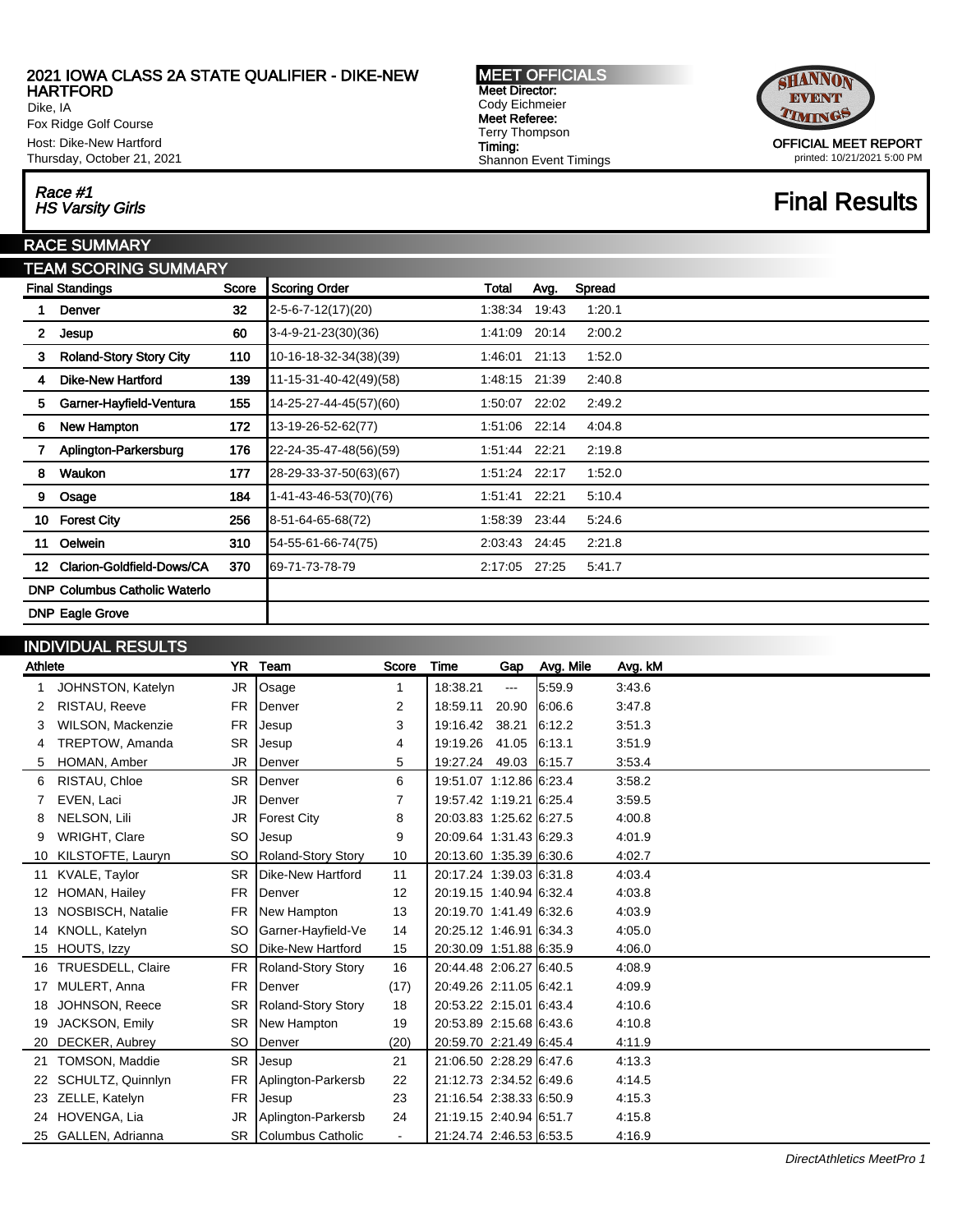Fox Ridge Golf Course Host: Dike-New Hartford

Thursday, October 21, 2021

# Race #1<br>HS Varsity Girls

### INDIVIDUAL RESULTS (cont'd)

| Athlete |                        |               | YR Team                   | Score          | Time                    | Gap | Avg. Mile | Avg. kM |
|---------|------------------------|---------------|---------------------------|----------------|-------------------------|-----|-----------|---------|
|         | 26 MULLENBACH, Chloe   | <sub>SO</sub> | Garner-Hayfield-Ve        | 25             | 21:37.62 2:59.41 6:57.6 |     |           | 4:19.5  |
|         | 27 KOLBET, Campbelle   | <b>JR</b>     | New Hampton               | 26             | 21:40.18 3:01.97 6:58.5 |     |           | 4:20.0  |
|         | 28 FUENTES, Tessa      | FR            | Garner-Hayfield-Ve        | 27             | 21:41.61 3:03.40 6:58.9 |     |           | 4:20.3  |
|         | 29 KURTH, Mia          | SO.           | Waukon                    | 28             | 21:43.00 3:04.79 6:59.4 |     |           | 4:20.6  |
|         | 30 HANSMEIER, Paige    | JR            | Waukon                    | 29             | 21:43.87 3:05.66 6:59.7 |     |           | 4:20.8  |
|         | 31 O'CONNOR, Natalie   | <b>SR</b>     | Jesup                     | (30)           | 21:50.75 3:12.54 7:01.9 |     |           | 4:22.2  |
|         | 32 CALLAN, Zoie        | <b>SR</b>     | Dike-New Hartford         | 31             | 21:51.09 3:12.88 7:02.0 |     |           | 4:22.2  |
|         | 33 HELLMAN, Madison    | <b>SO</b>     | <b>Columbus Catholic</b>  | $\blacksquare$ | 21:52.85 3:14.64 7:02.5 |     |           | 4:22.6  |
|         | 34 IHLE, Elizabeth     | <b>SO</b>     | <b>Roland-Story Story</b> | 32             | 22:03.59 3:25.38 7:06.0 |     |           | 4:24.7  |
|         | 35 HELGERSON, Madelyn  | <b>SR</b>     | Waukon                    | 33             | 22:04.47 3:26.26 7:06.3 |     |           | 4:24.9  |
|         | 36 CARLSON, Mckena     | <b>SO</b>     | Roland-Story Story        | 34             | 22:05.54 3:27.33 7:06.6 |     |           | 4.25.1  |
|         | 37 SCHIPPER, Ashley    | <b>SO</b>     | Aplington-Parkersb        | 35             | 22:07.83 3:29.62 7:07.4 |     |           | 4:25.6  |
|         | 38 TREBON-BOYD, Amaya  | <b>FR</b>     | Jesup                     | (36)           | 22:14.08 3:35.87 7:09.4 |     |           | 4:26.8  |
| 39      | JOHNSON, Cameron       | <b>SO</b>     | Waukon                    | 37             | 22:16.71 3:38.50 7:10.2 |     |           | 4:27.3  |
|         | 40 ERICKSON, Ellie     | SR            | <b>Roland-Story Story</b> | (38)           | 22:25.43 3:47.22 7:13.0 |     |           | 4:29.1  |
|         | 41 THOMPSON, Brooke    | <b>FR</b>     | <b>Roland-Story Story</b> | (39)           | 22:26.39 3:48.18 7:13.3 |     |           | 4:29.3  |
|         | 42 WARDELL, Rosie      | <b>SO</b>     | Dike-New Hartford         | 40             | 22:38.49 4:00.28 7:17.2 |     |           | 4:31.7  |
|         | 43 HUNGATE, Raegan     | JR            | Osage                     | 41             | 22:46.99 4:08.78 7:20.0 |     |           | 4:33.4  |
|         | 44 COSTELLO, Ella      | JR            | Dike-New Hartford         | 42             | 22:57.95 4:19.74 7:23.5 |     |           | 4:35.6  |
| 45      | THYER, Alexa           | JR            | Osage                     | 43             | 23:05.96 4:27.75 7:26.1 |     |           | 4:37.2  |
|         | 46 HOMANN, Sara        | SO            | Garner-Hayfield-Ve        | 44             | 23:08.27 4:30.06 7:26.8 |     |           | 4:37.7  |
|         | 47 HANSON, Hailey      | FR.           | Garner-Hayfield-Ve        | 45             | 23:14.29 4:36.08 7:28.8 |     |           | 4:38.9  |
| 48      | <b>SHOARS, Natalie</b> | JR            | Osage                     | 46             | 23:20.97 4:42.76 7:30.9 |     |           | 4:40.2  |
| 49      | AXTELL, Maddie         | JR            | Eagle Grove               | ۰              | 23:28.12 4:49.91 7:33.2 |     |           | 4:41.6  |
| 50      | JOHNSON, Hannah        | <b>SR</b>     | Aplington-Parkersb        | 47             | 23:31.50 4:53.29 7:34.3 |     |           | 4:42.3  |
|         | 51 WILLIAMSON, Adison  | <b>JR</b>     | Aplington-Parkersb        | 48             | 23:32.51 4:54.30 7:34.6 |     |           | 4:42.5  |
|         | 52 TYLER, Miranda      | SO.           | <b>Dike-New Hartford</b>  | (49)           | 23:33.25 4:55.04 7:34.9 |     |           | 4:42.7  |
|         | 53 STEWART, Breckan    | SO.           | Waukon                    | 50             | 23:34.97 4:56.76 7:35.4 |     |           | 4:43.0  |
|         | 54 HOLTAN, Lilly       | JR            | <b>Forest City</b>        | 51             | 23:46.97 5:08.76 7:39.3 |     |           | 4:45.4  |
|         | 55 COX, Bailey         | JR            | New Hampton               | 52             | 23:47.66 5:09.45 7:39.5 |     |           | 4:45.5  |
|         | 56 HENNESSY, Ava       | <b>FR</b>     | Osage                     | 53             | 23:48.55 5:10.34 7:39.8 |     |           | 4:45.7  |
|         | 57 PROUTY, Jillian     | <b>SR</b>     | Oelwein                   | 54             | 23:52.06 5:13.85 7:40.9 |     |           | 4:46.4  |
|         | 58 PROUTY, Claire      | FR            | Oelwein                   | 55             | 24:01.67 5:23.46 7:44.0 |     |           | 4:48.3  |
|         | 59 HOVENGA, Lily       | SR            | Aplington-Parkersb        | (56)           | 24:03.87 5:25.66 7:44.7 |     |           | 4:48.8  |
|         | 60 RENNER, Madi        | FR            | Garner-Hayfield-Ve        | (57)           | 24:05.20 5:26.99 7:45.1 |     |           | 4:49.0  |
|         | 61 PETERSEN, Drew      | SO            | Dike-New Hartford         | (58)           | 24:09.64 5:31.43 7:46.6 |     |           | 4:49.9  |
|         | 62 LUEBBERS, Ella      | JR            | Aplington-Parkersb        | (59)           | 24:16.97 5:38.76 7:48.9 |     |           | 4:51.4  |
|         | 63 ZROSTLIK, Anna      | <b>JR</b>     | Garner-Hayfield-Ve        | (60)           | 24:18.50 5:40.29 7:49.4 |     |           | 4:51.7  |
|         | 64 RAHE, Averie        | FR            | Oelwein                   | 61             | 24:19.87 5:41.66 7:49.9 |     |           | 4:52.0  |
|         | 65 PETHOUD, Catherine  | <b>JR</b>     | New Hampton               | 62             | 24:24.49 5:46.28 7:51.4 |     |           | 4:52.9  |
|         | 66 HANSON, Halie       | <b>SR</b>     | Waukon                    | (63)           | 24:26.96 5:48.75 7:52.1 |     |           | 4:53.4  |
|         | 67 LUNNING, Sarah      | <b>JR</b>     | <b>Forest City</b>        | 64             | 24:36.02 5:57.81 7:55.1 |     |           | 4:55.2  |
|         | 68 LUNNING, Hannah     | JR            | <b>Forest City</b>        | 65             | 24:42.99 6:04.78 7:57.3 |     |           | 4:56.6  |
|         | 69 SINNWELL, Alissa    | SR            | Columbus Catholic         | $\blacksquare$ | 25:01.75 6:23.54 8:03.3 |     |           | 5:00.4  |
|         | 70 ROGERS, Merissa     | FR            | Oelwein                   | 66             | 25:15.27 6:37.06 8:07.7 |     |           | 5:03.1  |
|         | 71 TESLOW, Hannah      |               | SR   Waukon               | (67)           | 25:16.17 6:37.96 8:08.0 |     |           | 5:03.2  |

MEET OFFICIALS Meet Director: Cody Eichmeier Meet Referee: Terry Thompson Timing: Shannon Event Timings



printed: 10/21/2021 5:00 PM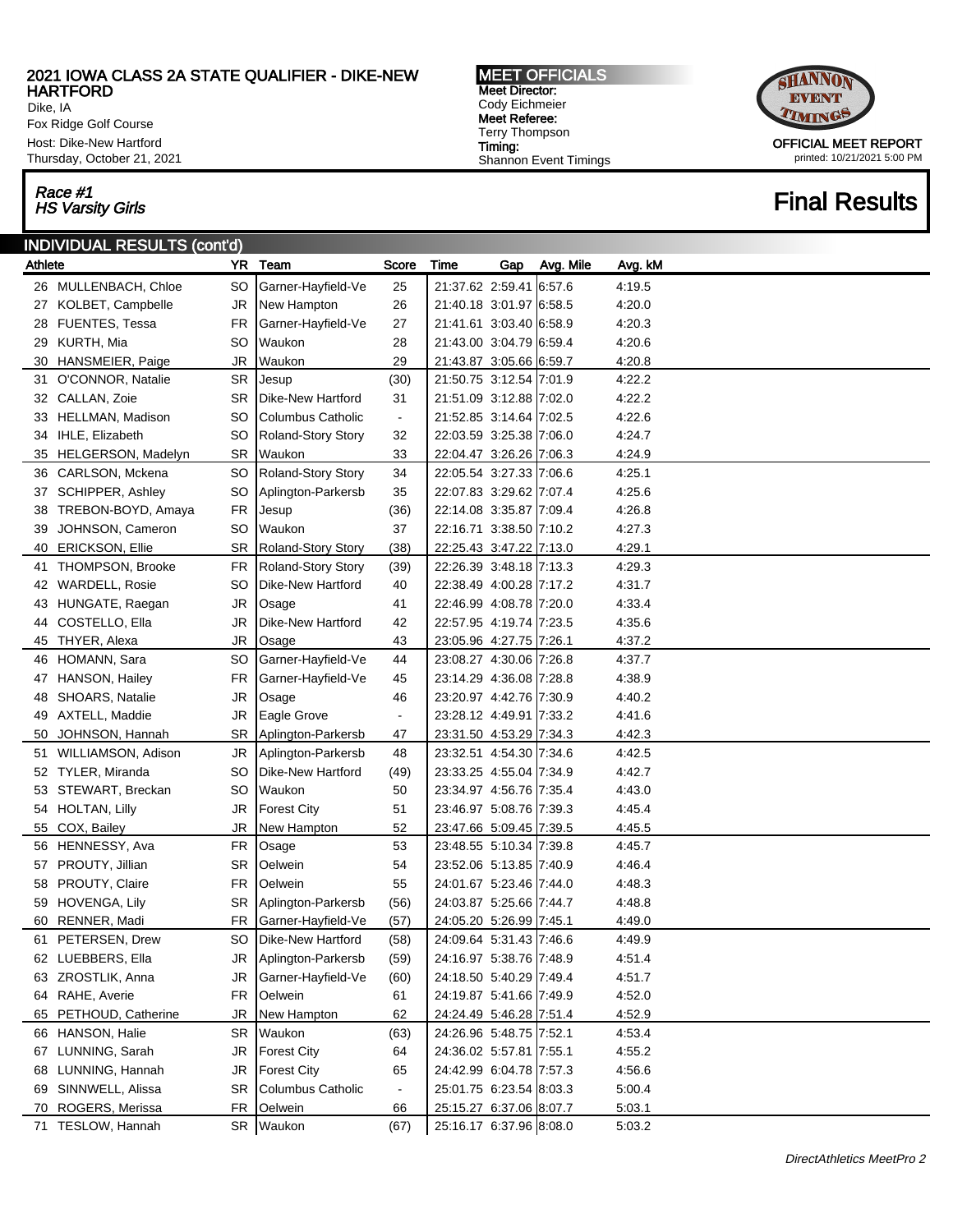Fox Ridge Golf Course Host: Dike-New Hartford

Thursday, October 21, 2021

# Race #1<br>HS Varsity Girls

| <b>INDIVIDUAL RESULTS (cont'd)</b> |                          |     |                             |       |                          |     |           |         |  |  |
|------------------------------------|--------------------------|-----|-----------------------------|-------|--------------------------|-----|-----------|---------|--|--|
| Athlete                            |                          |     | YR Team                     | Score | Time                     | Gap | Avg. Mile | Avg. kM |  |  |
|                                    | 72 GASSMAN, Taylor       |     | SO   Forest City            | 68    | 25:28.42 6:50.21 8:11.9  |     |           | 5:05.7  |  |  |
|                                    | 73 INGEBRITSON, Madison  | FR. | <b>IClarion-Goldfield-D</b> | 69    | 25:28.86 6:50.65 8:12.1  |     |           | 5:05.8  |  |  |
|                                    | 74 STANGEL, Talia        | SR  | <b>Osage</b>                | (70)  | 25:29.10 6:50.89 8:12.1  |     |           | 5:05.8  |  |  |
|                                    | 75 PULIDO, Makayla       |     | JR Clarion-Goldfield-D      | 71    | 25:31.53 6:53.32 8:12.9  |     |           | 5:06.3  |  |  |
|                                    | 76 WIRTJES, Anna         |     | <b>SR</b>   Forest City     | (72)  | 25:34.26 6:56.05 8:13.8  |     |           | 5:06.9  |  |  |
| 77                                 | FENNEL, Ashley           | SO. | <b>IClarion-Goldfield-D</b> | 73    | 25:40.54 7:02.33 8:15.8  |     |           | 5:08.1  |  |  |
|                                    | 78 MORTENSON, Jory       | JR  | <b>Oelwein</b>              | 74    | 26:13.86 7:35.65 8:26.6  |     |           | 5.14.8  |  |  |
|                                    | 79 HOVELAND, Emmah       | FR. | <b>Oelwein</b>              | (75)  | 26:54.72 8:16.51 8:39.7  |     |           | 5:22.9  |  |  |
|                                    | 80 HINDERS, Elizabeth    |     | JR   Osage                  | (76)  | 27:38.90 9:00.69 8:53.9  |     |           | 5.31.8  |  |  |
|                                    | 81 UTRERA MENDEZ, Lesley |     | FR Eagle Grove              | ۰     | 28:02.64 9:24.43 9:01.6  |     |           | 5:36.5  |  |  |
|                                    | 82 RIUS TARREGA, Marta   | SO. | New Hampton                 | (77)  | 28:43.71 10:05.5 9:14.8  |     |           | 5:44.7  |  |  |
|                                    | 83 JOHNSON, Natasha      | SO. | <b>IClarion-Goldfield-D</b> | 78    | 29:12.96 10:34.7 9:24.2  |     |           | 5.50.6  |  |  |
|                                    | 84 HANSCH, Lauren        | JR  | <b>IClarion-Goldfield-D</b> | 79    | 31:10.53 12:32.3 10:02.0 |     |           | 6:14.1  |  |  |
|                                    | 85 MAST, Awbree          |     | <b>SR</b> Columbus Catholic | ۰     | 32:34.52 13:56.3 10:29.1 |     |           | 6:30.9  |  |  |

MEET OFFICIALS Meet Director: Cody Eichmeier Meet Referee: Terry Thompson Timing: Shannon Event Timings



OFFICIAL MEET REPORT printed: 10/21/2021 5:00 PM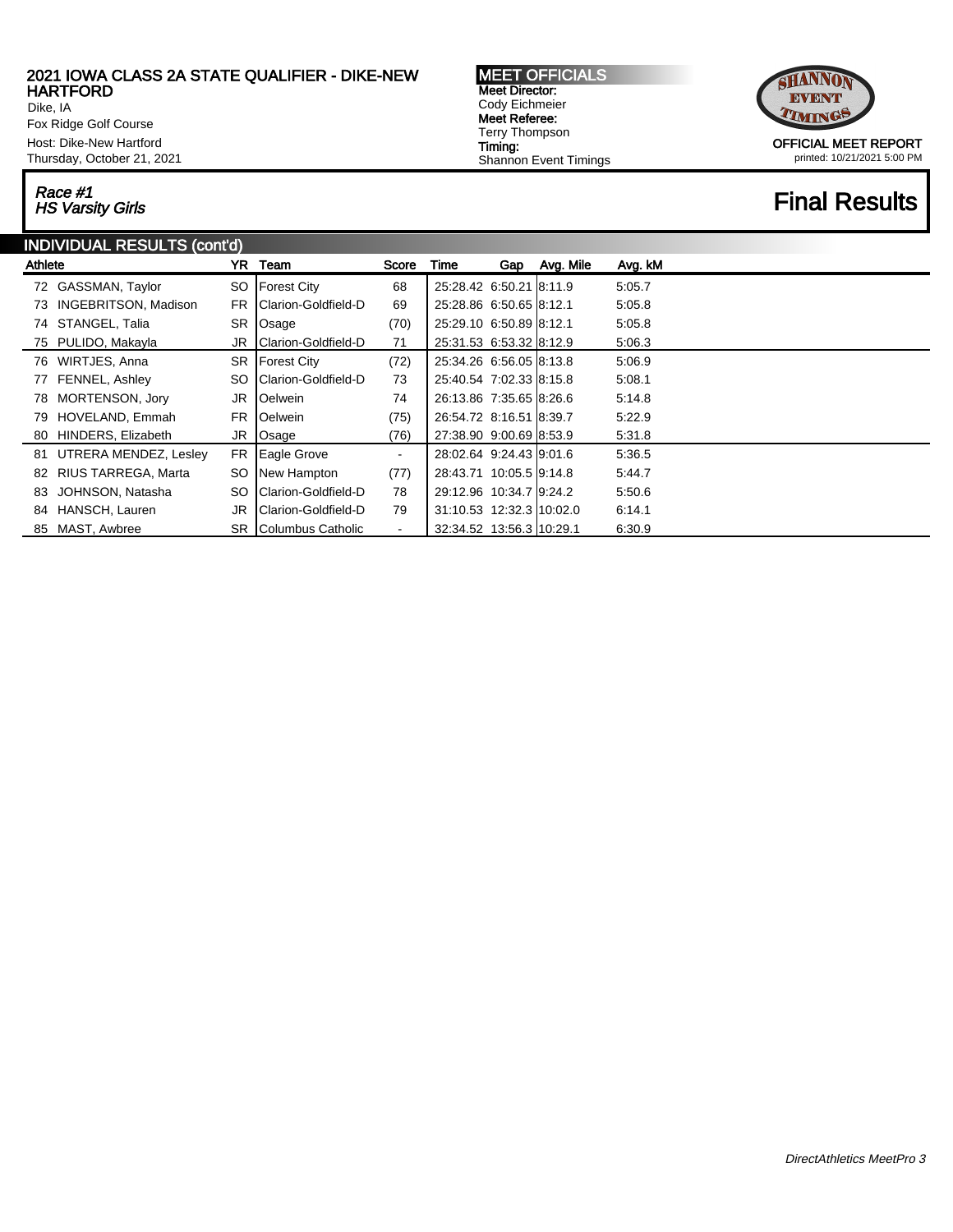Dike, IA Fox Ridge Golf Course Host: Dike-New Hartford

Thursday, October 21, 2021

# Race #2<br>HS Varsity Boys

### RACE SUMMARY TEAM SCORING SUMMARY

|    | <b>Final Standings</b>           | Score | <b>Scoring Order</b>            | Total   | Avg.  | Spread |
|----|----------------------------------|-------|---------------------------------|---------|-------|--------|
|    | Waukon                           | 73    | 8-10-17-18-20(29)(53)           | 1:28:05 | 17:37 | 0:31.0 |
| 2. | Oelwein                          | 80    | 4-6-14-19-37(40)(75)            | 1:27:58 | 17:36 | 1:19.9 |
| 3. | Jesup                            | 106   | $2 - 12 - 25 - 31 - 36(42)(48)$ | 1:28:17 | 17:40 | 2:01.1 |
| 4  | New Hampton                      | 107   | 5-15-23-30-34(67)(85)           | 1:29:08 | 17:50 | 1:11.6 |
| 5  | Denver                           | 109   | 7-11-26-27-38(45)(46)           | 1:29:09 | 17:50 | 1:03.9 |
| 6  | <b>Forest City</b>               | 134   | 1-21-32-39-41(44)(61)           | 1:29:17 | 17:52 | 2:08.1 |
|    | <b>Dike-New Hartford</b>         | 159   | 16-22-24-47-50(51)(64)          | 1:30:44 | 18:09 | 1:06.9 |
| 8  | Garner-Hayfield-Ventura          | 211   | 9-28-35-62-77(82)(88)           | 1:33:31 | 18:43 | 2:55.4 |
| 9  | Osage                            | 263   | 33-49-55-60-66(72)(78)          | 1:34:32 | 18:55 | 1:17.1 |
| 10 | Eagle Grove                      | 265   | 13-52-63-68-69(71)(80)          | 1:35:07 | 19:02 | 2:20.3 |
| 11 | <b>Roland-Story Story City</b>   | 296   | 3-58-70-81-84(87)(90)           | 1:37:03 | 19:25 | 3:45.4 |
| 12 | <b>Columbus Catholic Waterlo</b> | 307   | 43-54-57-74-79(91)(93)          | 1:37:04 | 19:25 | 2:01.3 |
| 13 | Aplington-Parkersburg            | 385   | 56-65-83-89-92(96)              | 1:41:38 | 20:20 | 2:23.8 |
| 14 | Clarion-Goldfield-Dows/CA        | 388   | 59-73-76-86-94(95)(97)          | 1:41:41 | 20:21 | 2:29.3 |

#### INDIVIDUAL RESULTS

| Athlete |                         |           | YR Team                  | Score          | Time                    | Gap                      | Avg. Mile | Avg. kM |
|---------|-------------------------|-----------|--------------------------|----------------|-------------------------|--------------------------|-----------|---------|
|         | HOVINGA, Joev           | <b>SR</b> | Forest City              | 1              | 16:16.14                | $\overline{\phantom{a}}$ | 5:14.2    | 3:15.2  |
| 2       | EVANS, Nolan            | <b>SR</b> | Jesup                    | 2              | 16:17.45                | 1.31                     | 5:14.6    | 3:15.5  |
| 3       | LIMAS, Nathan           | <b>SR</b> | Roland-Story Story       | 3              | 16:52.67                | 36.53                    | 5:25.9    | 3.22.5  |
| 4       | <b>GEARHART, Ray</b>    | JR        | Oelwein                  | 4              | 17:01.31                | 45.17                    | 5:28.7    | 3.24.3  |
| 5       | USHER, Dylan            | <b>SR</b> | New Hampton              | 5              | 17:05.38                | 49.24 5:30.0             |           | 3:25.1  |
| 6       | SAUSER, Brennan         | <b>SR</b> | <b>Oelwein</b>           | 6              | 17:12.65                | 56.51 5:32.4             |           | 3.26.5  |
|         | MULERT, Jack            | JR.       | Denver                   | $\overline{7}$ | 17:18.74 1:02.60 5:34.3 |                          |           | 3.27.7  |
| 8       | O'NEILL, Nathan         | JR.       | <b>Waukon</b>            | 8              | 17:22.63 1:06.49 5:35.6 |                          |           | 3.28.5  |
| 9       | HAMMITT, Connor         | <b>SO</b> | Garner-Hayfield-Ve       | 9              | 17:23.30 1:07.16 5:35.8 |                          |           | 3.28.7  |
| 10      | DELANEY, Logan          | <b>SR</b> | Waukon                   | 10             | 17:23.35 1:07.21 5:35.8 |                          |           | 3.28.7  |
| 11      | PINTER, Neal            | <b>SO</b> | Denver                   | 11             | 17:23.40 1:07.26 5:35.8 |                          |           | 3.28.7  |
|         | ROTTINGHAUS, Kile       | <b>SR</b> | Jesup                    | 12             | 17:24.54 1:08.40 5:36.2 |                          |           | 3:28.9  |
| 13      | WELAND, Drake           | JR.       | Eagle Grove              | 13             | 17:26.72 1:10.58 5:36.9 |                          |           | 3.29.3  |
| 14      | SAUSER, Conall          | <b>FR</b> | Oelwein                  | 14             | 17:29.42 1:13.28 5:37.8 |                          |           | 3:29.9  |
|         | 15 ANDERSON, PJ         | JR        | New Hampton              | 15             | 17:30.96 1:14.82 5:38.3 |                          |           | 3:30.2  |
| 16      | STEFFEN, Ian            | <b>SR</b> | Dike-New Hartford        | 16             | 17:34.28 1:18.14 5:39.3 |                          |           | 3.30.9  |
| 17      | GULLA, Wyatt            | <b>SO</b> | <b>Waukon</b>            | 17             | 17:41.99 1:25.85 5:41.8 |                          |           | 3.32.4  |
| 18      | <b>HELGERSON, Caleb</b> | FR.       | <b>Waukon</b>            | 18             | 17:42.92 1:26.78 5:42.1 |                          |           | 3:32.6  |
| 19      | SULLIVAN, Jacob         | JR.       | Oelwein                  | 19             | 17:52.50 1:36.36 5:45.2 |                          |           | 3:34.5  |
| 20      | <b>KEENAN, Nate</b>     | JR        | I Waukon                 | 20             | 17:53.55 1:37.41 5:45.5 |                          |           | 3.34.7  |
| 21      | STRUKEL, Carson         | JR.       | Forest City              | 21             | 17:56.06 1:39.92 5:46.3 |                          |           | 3:35.2  |
| 22      | GIBBS, Jacob            | <b>SR</b> | Dike-New Hartford        | 22             | 17:58.60 1:42.46 5:47.2 |                          |           | 3:35.7  |
| 23      | ORR, Treyce             | JR.       | New Hampton              | 23             | 17:58.94 1:42.80 5:47.3 |                          |           | 3.35.8  |
| 24      | NYSTEL, Tyler           | JR.       | <b>Dike-New Hartford</b> | 24             | 17:59.77 1:43.63 5:47.5 |                          |           | 3.36.0  |
|         | 25 WEHRSPAN, Silas      |           | SR Jesup                 | 25             | 17:59.93 1:43.79 5:47.6 |                          |           | 3:36.0  |

MEET OFFICIALS Meet Director: Cody Eichmeier Meet Referee: Terry Thompson Timing: Shannon Event Timings



OFFICIAL MEET REPORT printed: 10/21/2021 5:00 PM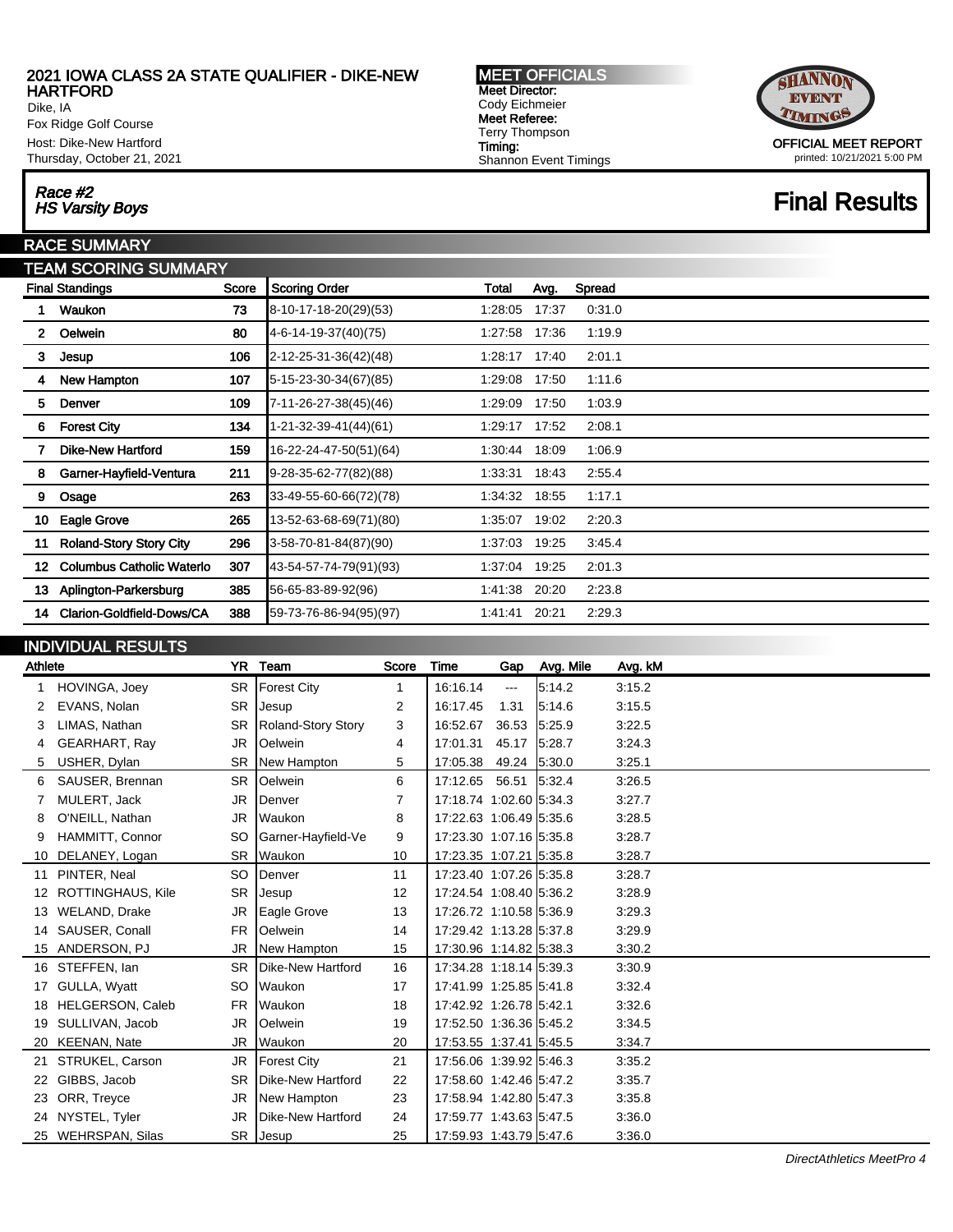Fox Ridge Golf Course Host: Dike-New Hartford

Thursday, October 21, 2021

# Race #2<br>HS Varsity Boys

#### INDIVIDUAL RESULTS (cont'd)

| Athlete |                            | YR        | Team                      | Score | Time                    | Gap | Avg. Mile | Avg. kM |
|---------|----------------------------|-----------|---------------------------|-------|-------------------------|-----|-----------|---------|
|         | 26 LAFRENTZ, Talan         | FR        | Denver                    | 26    | 18:01.38 1:45.24 5:48.0 |     |           | 3:36.3  |
| 27      | SCHWANDT, Maxwell          | <b>JR</b> | Denver                    | 27    | 18:02.19 1:46.05 5:48.3 |     |           | 3:36.4  |
| 28      | <b>BUITENWERF, Bronson</b> | JR        | Garner-Hayfield-Ve        | 28    | 18:09.30 1:53.16 5:50.6 |     |           | 3:37.9  |
| 29      | KEENAN, Josh               | JR        | Waukon                    | (29)  | 18:12.00 1:55.86 5:51.5 |     |           | 3:38.4  |
| 30      | SHAWVER, Jack              | <b>SO</b> | New Hampton               | 30    | 18:14.86 1:58.72 5:52.4 |     |           | 3:39.0  |
| 31      | GONZALEZ, Ayden            | <b>SO</b> | Jesup                     | 31    | 18:15.76 1:59.62 5:52.7 |     |           | 3:39.2  |
|         | 32 MATA, Alex              | <b>SR</b> | <b>Forest City</b>        | 32    | 18:16.77 2:00.63 5:53.0 |     |           | 3:39.4  |
| 33      | HENNESSEY, Keagan          | <b>JR</b> | Osage                     | 33    | 18:16.79 2:00.65 5:53.0 |     |           | 3:39.4  |
| 34      | HAUSER, Hayden             | <b>JR</b> | New Hampton               | 34    | 18:16.90 2:00.76 5:53.0 |     |           | 3:39.4  |
| 35      | FLATEBO, Zach              | FR.       | Garner-Hayfield-Ve        | 35    | 18:17.31 2:01.17 5:53.2 |     |           | 3:39.5  |
|         | 36 ZUCK, Logan             | <b>SR</b> | Jesup                     | 36    | 18:18.46 2:02.32 5:53.5 |     |           | 3:39.7  |
| 37      | DRISCOLL, Benjamin         | <b>SO</b> | Oelwein                   | 37    | 18:21.13 2:04.99 5:54.4 |     |           | 3:40.2  |
| 38      | HAASE, Carson              | SO        | Denver                    | 38    | 18:22.62 2:06.48 5:54.9 |     |           | 3:40.5  |
| 39      | HOVINGA, Dan               | <b>SR</b> | <b>Forest City</b>        | 39    | 18:22.96 2:06.82 5:55.0 |     |           | 3:40.6  |
| 40      | ROWND, Andrew              | <b>SR</b> | Oelwein                   | (40)  | 18:23.96 2:07.82 5:55.3 |     |           | 3:40.8  |
| 41      | SHARP, Parker              | <b>JR</b> | <b>Forest City</b>        | 41    | 18.24.22 2:08.08 5:55.4 |     |           | 3:40.8  |
| 42      | PINT, Nathan               | FR        | Jesup                     | (42)  | 18:24.61 2:08.47 5:55.5 |     |           | 3:40.9  |
| 43      | CHRISTENSEN, Leo           | SO        | <b>Columbus Catholic</b>  | 43    | 18:25.89 2:09.75 5:55.9 |     |           | 3:41.2  |
| 44      | JOHNSON, Ethan             | JR        | <b>Forest City</b>        | (44)  | 18.26.00 2:09.86 5:56.0 |     |           | 3:41.2  |
|         | 45 HERRMANN, Jayden        | JR        | Denver                    | (45)  | 18:27.49 2:11.35 5:56.4 |     |           | 3:41.5  |
|         | 46 SWALES, Gabe            | FR.       | Denver                    | (46)  | 18:28.05 2:11.91 5:56.6 |     |           | 3:41.6  |
| 47      | LATWESEN, Parker           | <b>SR</b> | Dike-New Hartford         | 47    | 18:29.85 2:13.71 5:57.2 |     |           | 3:42.0  |
| 48      | NOLAN, Tyler               | <b>SO</b> | Jesup                     | (48)  | 18:31.03 2:14.89 5:57.6 |     |           | 3:42.2  |
| 49      | ARCINIEGA, Hampton         | FR.       | Osage                     | 49    | 18:36.32 2:20.18 5:59.3 |     |           | 3:43.3  |
| 50      | WIBBEN, Sawyer             | SR        | Dike-New Hartford         | 50    | 18:41.09 2:24.95 6:00.8 |     |           | 3:44.2  |
| 51      | PAULSEN, Caleb             | <b>JR</b> | Dike-New Hartford         | (51)  | 18:45.62 2:29.48 6:02.3 |     |           | 3:45.1  |
| 52      | THUL, Noah                 | <b>SO</b> | Eagle Grove               | 52    | 18:47.03 2:30.89 6:02.7 |     |           | 3:45.4  |
| 53      | REISINGER, Isaac           | FR        | Waukon                    | (53)  | 18:48.64 2:32.50 6:03.3 |     |           | 3:45.7  |
| 54      | MATERN, Jace               | FR        | <b>Columbus Catholic</b>  | 54    | 18:49.61 2:33.47 6:03.6 |     |           | 3:45.9  |
| 55      | ADAMS, Darren              | <b>SO</b> | Osage                     | 55    | 18:49.72 2:33.58 6:03.6 |     |           | 3:45.9  |
|         | 56 WASHINGTON, Jesse       | <b>JR</b> | Aplington-Parkersb        | 56    | 18:58.20 2:42.06 6:06.3 |     |           | 3:47.6  |
| 57      | HAGEDORN, Brock            | JR        | <b>Columbus Catholic</b>  | 57    | 19:09.63 2:53.49 6:10.0 |     |           | 3:49.9  |
| 58      | SANDERSON, Jay             | SR        | <b>Roland-Story Story</b> | 58    | 19:10.96 2:54.82 6:10.4 |     |           | 3:50.2  |
| 59      | INGEBRITSON, Jacob         | JR        | Clarion-Goldfield-D       | 59    | 19:11.31 2:55.17 6:10.6 |     |           | 3:50.3  |
| 60.     | WRIGHT, Skyler             | <b>SR</b> | Osage                     | 60    | 19:15.02 2:58.88 6:11.7 |     |           | 3:51.0  |
|         | 61 WELTON, Zach            | SR        | <b>Forest City</b>        | (61)  | 19:17.79 3:01.65 6:12.6 |     |           | 3:51.6  |
|         | 62 HELLER, Garrett         | JR        | Garner-Hayfield-Ve        | 62    | 19:21.80 3:05.66 6:13.9 |     |           | 3:52.4  |
|         | 63 BECK, Dylan             | FR        | Eagle Grove               | 63    | 19:26.80 3:10.66 6:15.5 |     |           | 3:53.4  |
| 64      | LOGER, Shayden             | <b>JR</b> | Dike-New Hartford         | (64)  | 19:29.79 3:13.65 6:16.5 |     |           | 3:54.0  |
|         | 65 REINTS, Henry           | JR        | Aplington-Parkersb        | 65    | 19:31.60 3:15.46 6:17.1 |     |           | 3:54.3  |
|         | 66 SONBERG, Ashton         | JR        | Osage                     | 66    | 19:33.89 3:17.75 6:17.8 |     |           | 3:54.8  |
| 67      | CROELL, Kaiser             | <b>SR</b> | New Hampton               | (67)  | 19:37.52 3:21.38 6:19.0 |     |           | 3:55.5  |
| 68      | HOGREFE, Zach              | FR        | Eagle Grove               | 68    | 19:38.53 3:22.39 6:19.3 |     |           | 3:55.7  |
| 69      | CASTRO, Josue              | <b>SR</b> | Eagle Grove               | 69    | 19:46.97 3:30.83 6:22.0 |     |           | 3:57.4  |
| 70      | <b>WUEBKER, Lucas</b>      | <b>SO</b> | Roland-Story Story        | 70    | 19:47.92 3:31.78 6:22.3 |     |           | 3:57.6  |
|         | 71 CASTRO, Zabdi           | FR        | Eagle Grove               | (71)  | 19:48.04 3:31.90 6:22.4 |     |           | 3:57.6  |
|         |                            |           |                           |       |                         |     |           |         |

MEET OFFICIALS Meet Director: Cody Eichmeier Meet Referee: Terry Thompson Timing: Shannon Event Timings



OFFICIAL MEET REPORT printed: 10/21/2021 5:00 PM